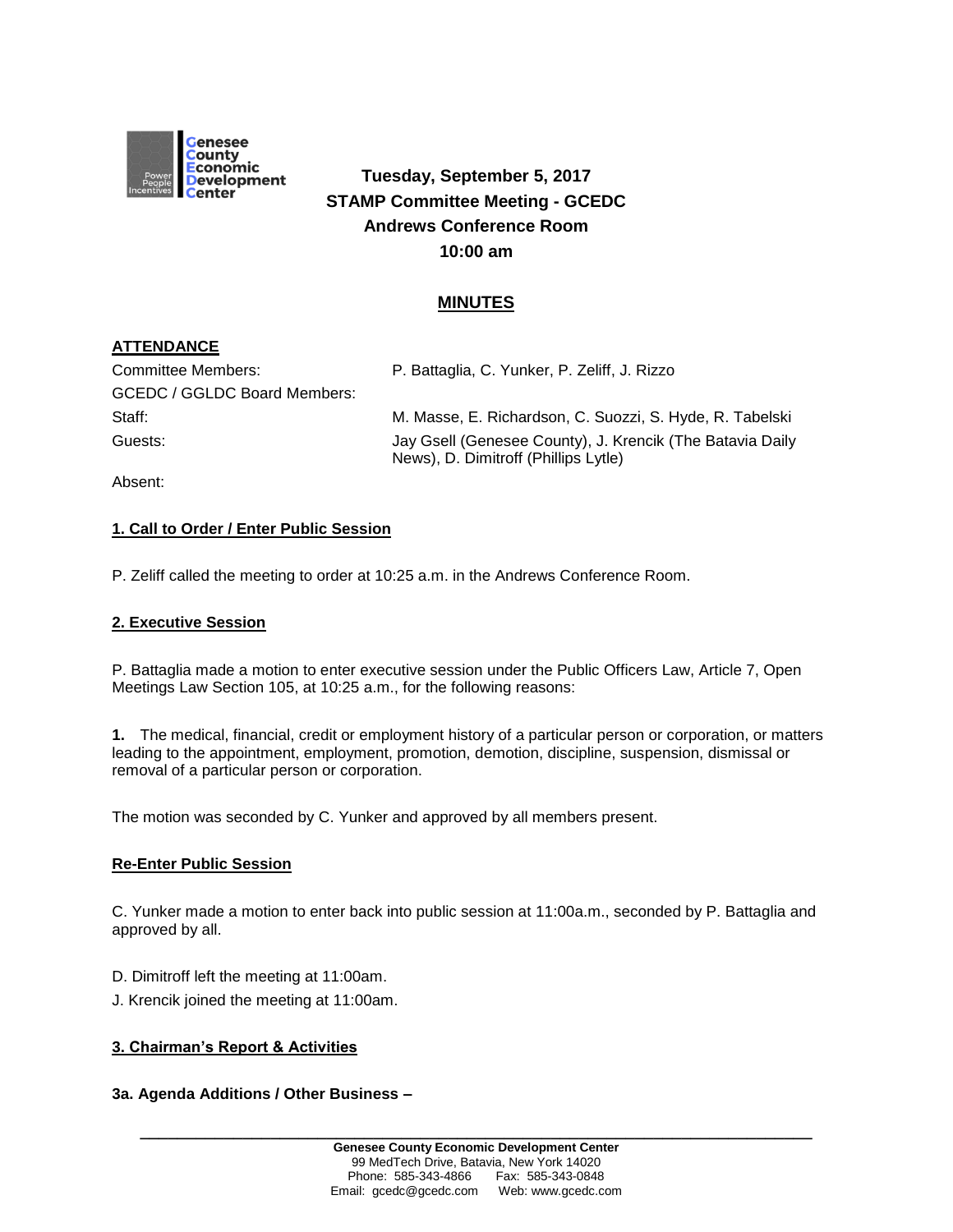**3b. Minutes: July 28, 2017**

**J. Rizzo made a motion to approve the minutes from July 28, 2017; the motion was seconded by P. Battaglia.** 

**Roll call resulted as follows:**

| P. Zeliff -    | Yes |
|----------------|-----|
| J. Rizzo -     | Yes |
| P. Battaglia - | Yes |
| C. Yunker -    | Yes |

**The item was approved as presented.**

## **4. Discussions / Official Recommendations to the Board:**

**4a. \$33M STAMP Grant Draw Review YTD** – M. Masse shared with the committee an analysis of the \$33M STAMP Grant Draws. Draw #1-8 and #10 have been received in full. Draws #9, 11 and 12 have been submitted and are awaiting reimbursement. All expenses are paid using the Line of Credit with Key Bank and repaid once the reimbursements are received from NYS. This will be reviewed again next month per the request of the Committee. L. Farrell and M. Masse are working with the State to consider setting up an imprest account to save on interest and unused fees charged by the bank related to the line of credit.

**4b. Town of Alabama Incentive Zoning Agreement Amendment –** M. Masse shared that the staff has been working with the Town of Alabama on amending the existing Incentive Zoning Agreement (IZA) that was originally approved in December of 2012 to accelerate the Town's water project. Over the last four years, the scope of the potential tenants and their needed infrastructure has changed, along with the proposed concept plan of the STAMP site at full build out. During this process, there have been several items that the GCEDC has needed to request from the Town to accomplish the goal of STAMP and its revised layout (including some reductions to require buffers). The Town of Alabama has held its necessary public hearings on this amendment, and the Town Board approved it at their August 14<sup>th</sup> Board meeting.

Additional funds to be paid to the Town of Alabama under this amendment are approx. \$3.9M, with \$3.2M of it being covered under existing NYS grants and funding from the County, with the remaining \$700,000 to be paid out of future land sale proceeds (the result of additional developable acreage from Town concessions on buffers and the GCEDC's decision to sell undevelopable land). The \$700,000 amount could be higher or lower depending on the selling price of land.

**C. Yunker made a motion to recommend accepting the Town of Alabama Incentive Zoning Agreement Amendment as presented; the motion was seconded by J. Rizzo. Roll call resulted as follows:**

P. Zeliff - Yes